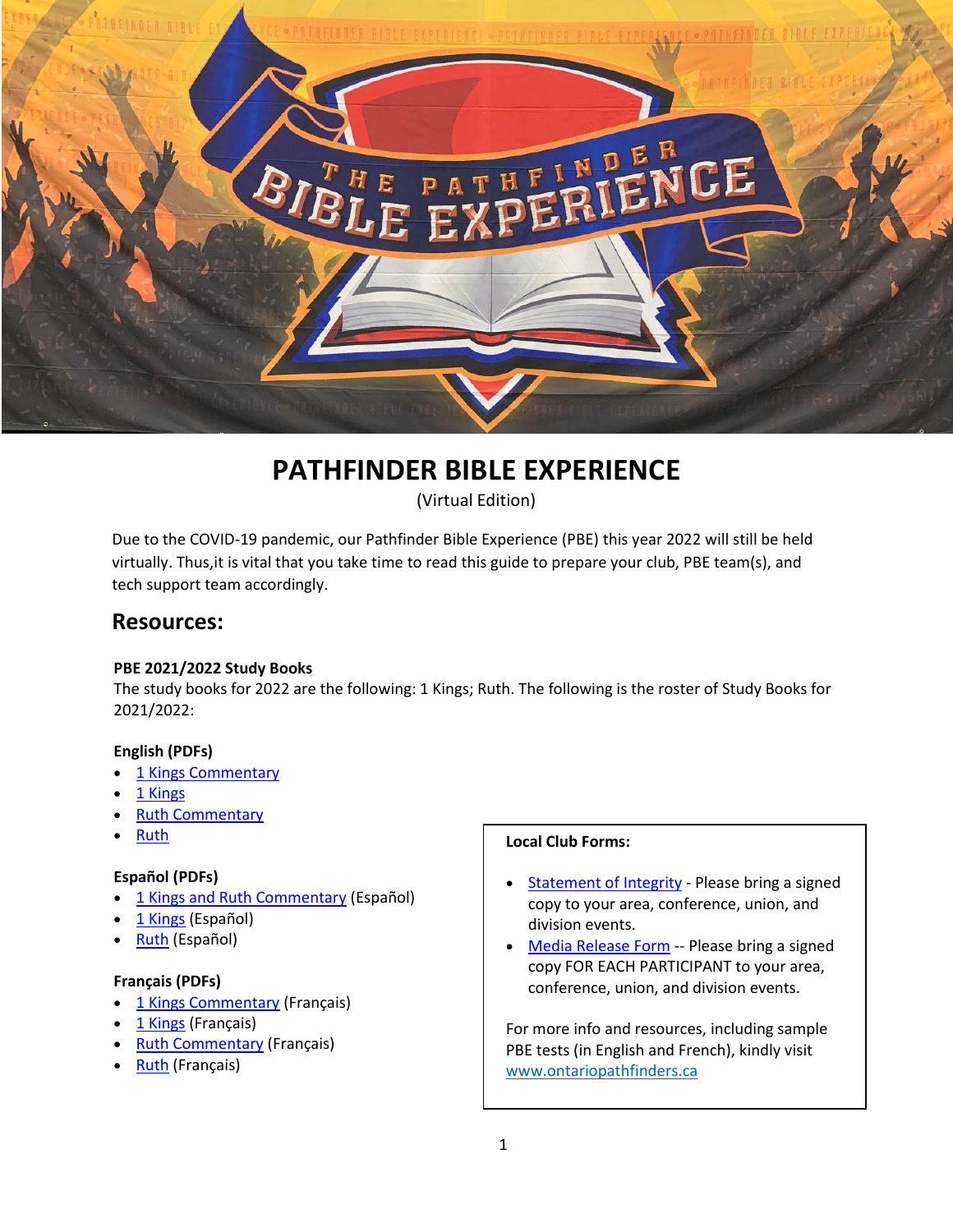# **Instructions for Pathfinder Club Directors:**

- 1. Organize teams comprised of 2-7 Pathfinders, all of which have been inducted during this Pathfinder year, and are actively participating in the Pathfinder program in your local club. The maximum number of team members that can participate in the testing at any one time is six (6). The alternate participant will fill in if a regular team member is unable to attend or becomes ill during the event. The alternate may also switch out with a regular team member at the intermission of the testing. A switch is only allowed once per team, per testing.
- 2. Register your PBE teams with the Ontario Conference for the PBE event no later than January 31, 2022 with a minimal fee of \$20.00 per team. Visit [www.ontariopathfinders.ca t](http://www.ontariopathfinders.ca/)o download form.
- 3. Please sign the Statement of Integrity form and submit t[o pathfinders@adventistontario.org](mailto:pathfinders@adventistontario.org)
- 4. Have all participating Pathfinders and their parents or legal guardians sign the Videography and Photography Release form to be sent to pathfinders@adventistontario.org.
- 5. You are encouraged to organize a tech team to provide assistance in the use of various devices and applications/platforms for their PBE practices in preparation for the virtual events. They will also oversee the Zoom meeting as host and co-hosts during the PBE testing using your own church/club Zoom account.
- 6. Please take note of the important Roles of PBE Team Members and Required Equipment:
	- $\circ$  Team Captain 1 computer with webcam and microphone (headset highly recommended)
	- $\circ$  Scribe 1 computer with webcam and microphone (headset highly recommended) preferably with 2 computer monitors/screens (a Smart TV can be used as a second screen by connecting it to your laptop computer using an HDMI cable)
		- It is recommended that somebody who can type fast be chosen for this role.
		- ‐ He or she has to be made a Zoom co‐host to be able to share his/her screen during the testing.
		- The Scribe's computer display settings should be "Extended." The 1<sup>st</sup> (main) computer screen will show the zoom participants (PBE teams) and the 2nd screen which shows the Nearpod.com page will be shared to the team.
	- o Members ‐ 1 computer/table/phone with webcam per team member (computer with headset highly recommended)
		- ‐ A member may be assigned to take care of sending challenges to PBE judges through a Google form (link of which will be provided by the monitor/quizmaster at the beginning of the PBE event). Technical requirement will be the same as that of the Scribe's.
- 7. As part of your team registration, you will be asked to submit names (including their contact info) of 2 volunteers from your club (i.e., Master Guides/Pathfinder leaders, who are 18 and older to serve as team monitor/quizmaster and scorekeeper). Here are their technical requirements:
	- a. Monitor/Quizmaster ‐ 1 computer with webcam and microphone (headset highly recommended)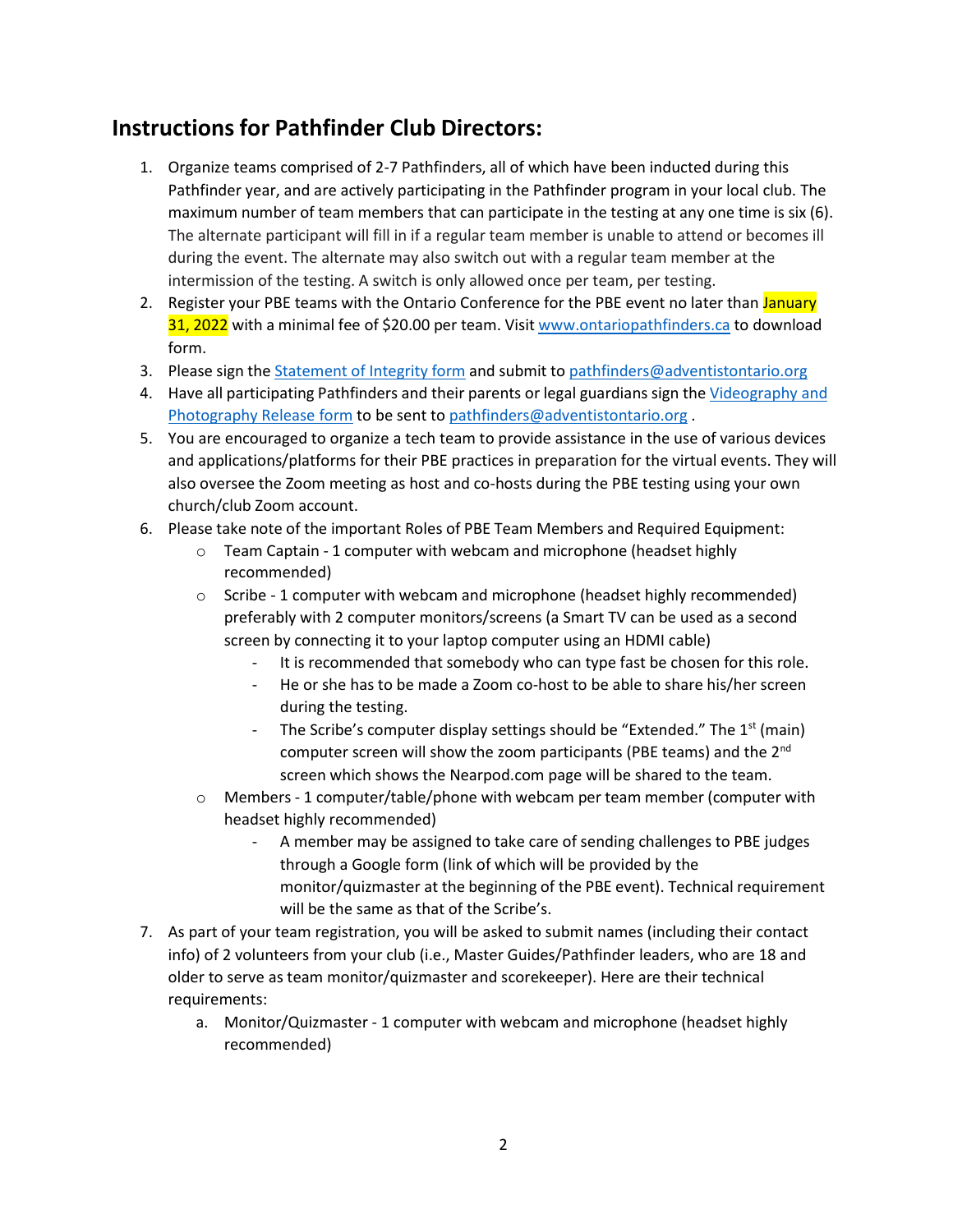- b. Scorekeeper ‐ 1 computer with webcam and microphone (headset highly recommended) preferably with 2 computer monitors/screens. Should be familiar in the use of Google or Excel sheets
- 8. A Zoom link will be provided by your district coordinator in order to join the PBE general sessions (opening and closing). Team check-in will be at 2:30 pm.
- 9. During the PBE testing proper, your team will have to login to a Zoom meeting that you will set up using your own church/club zoom account. Free Zoom account won't work due to its 40‐min usage limit, thus you are advised to upgrade or use your church's Zoom account.

**In view of this, you are asked to schedule in advance Zoom meetings for the following dates: February 5 and March 5 from 3:00‐5:00 pm with links to be submitted to the conference using a separate form.** This link will be provided to the monitor and scorekeeper assigned to your team(s).

# **Instructions for PBE Coaches:**

- a. As soon as your PBE team is formed, encourage your Pathfinders to read the assigned books
- b. You may assign specific chapters to each Pathfinder to memorize or be well familiar with.
- c. Check out <http://readyanswers.org/PathfinderBibleExperience/P22/P22.html> to help you in preparing your team.
- d. The North American Division (NAD) will be using Nearpod for this virtual PBE event, thus you are encouraged to familiarize yourself with it and train your Team Scribe in using it. To access the sample PBE questions from NAD, you are to secure a Nearpod account ([https://www.nearpod.c](http://www.nearpod.com/)om) and register as a teacher.

Watch the PBE COVID Edition training videos produced by the North American Division: [https://www.youtube.com/watch?v=2lvZsN5kU-](https://www.youtube.com/watch?v=2lvZsN5kU-0&list=PLcHgVKe5B7xxuRlgIt_2vQZ0SLc2o6UNQ)[0&list=PLcHgVKe5B7xxuRlgIt\\_2vQZ0SLc2o6UNQ](https://www.youtube.com/watch?v=2lvZsN5kU-0&list=PLcHgVKe5B7xxuRlgIt_2vQZ0SLc2o6UNQ) 

# **Testing Procedures**

TEAM COMPOSITION. The maximum number of team members that can be participating in the testing at any one time is six (6). The alternate will not be able to be on the social media platform with their teammates while they are not participating in the testing.

ATTIRE: All participant, including staff, monitors/quizmasters, scorekeepers, judges, etc. are required to be in full dress uniform as described by the latest version of the NAD Pathfinder Staff Manual. Before the testing commences, the assigned monitor/quizmaster will inspect the participants' uniform. If the Pathfinders desire, they may remove their sashes during the testing period.

QUESTIONS: There will still be 90 questions divided into two 45 question sessions with an intermission between them. The questions will be: True or False, Fill in the Blank, or Short Answer as in the past. The fact that we are moving to an online platform will not result in a major change to the testing methodology.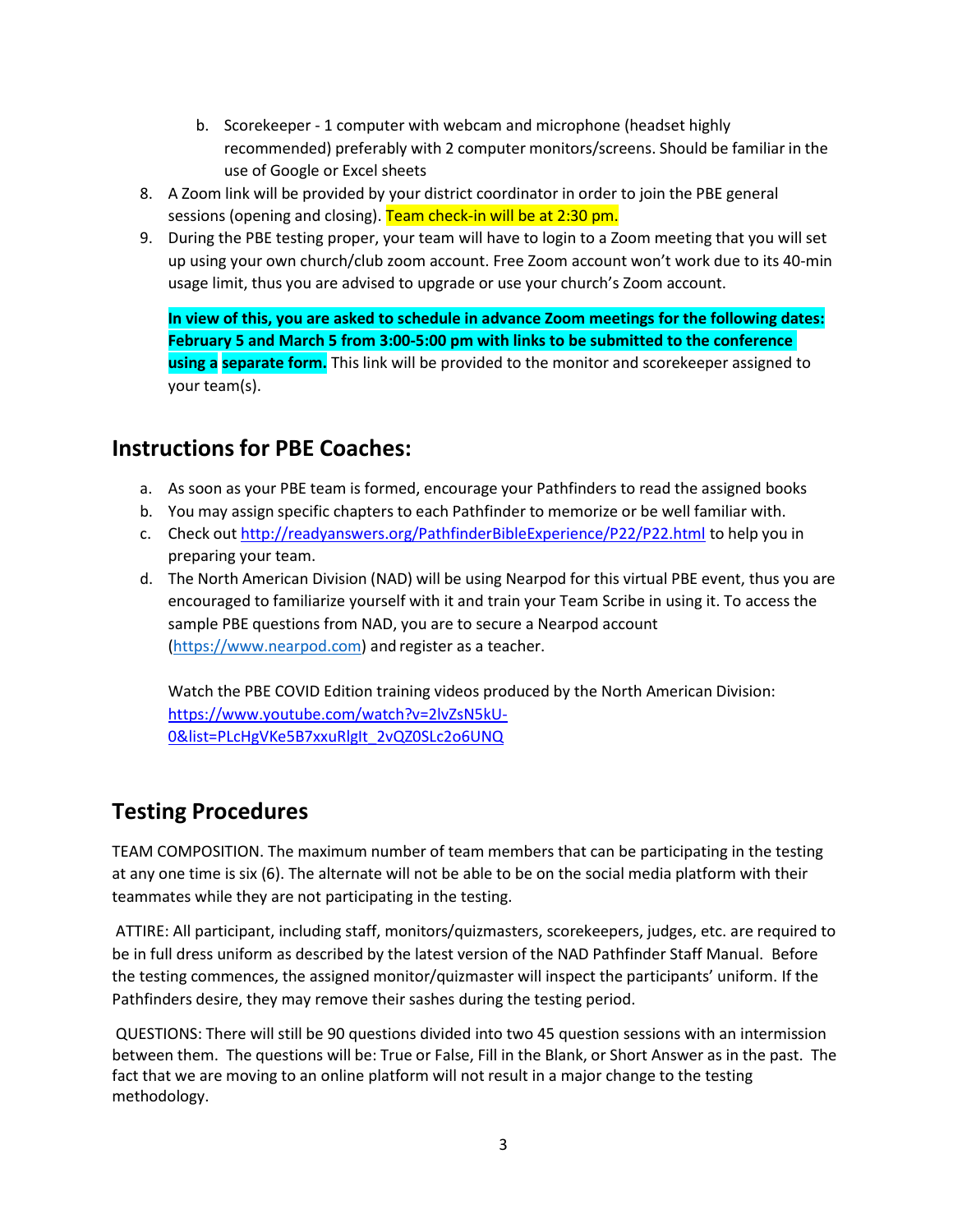STANDING/RANKING: 90 questions will be asked at each level of play. Points are awarded correct answers. Rankings are established by grading on the curve. Ranking is as follows:

- $\cdot \cdot$  A score of 90% or above, as compared to the top score earned at the event, earns the team a first place standing
- A score of 80‐89%, as compared to the top score earned at the event, earns the team a second place standing
- \* A score of 79% or below, as compared to the top score earned at the event, earns the team a third place standing

SCRIBE: Each team will have a scribe who will be responsible for entering the answers into the record. What will change is instead of recording the answer on a sheet of paper, the scribe will be typing the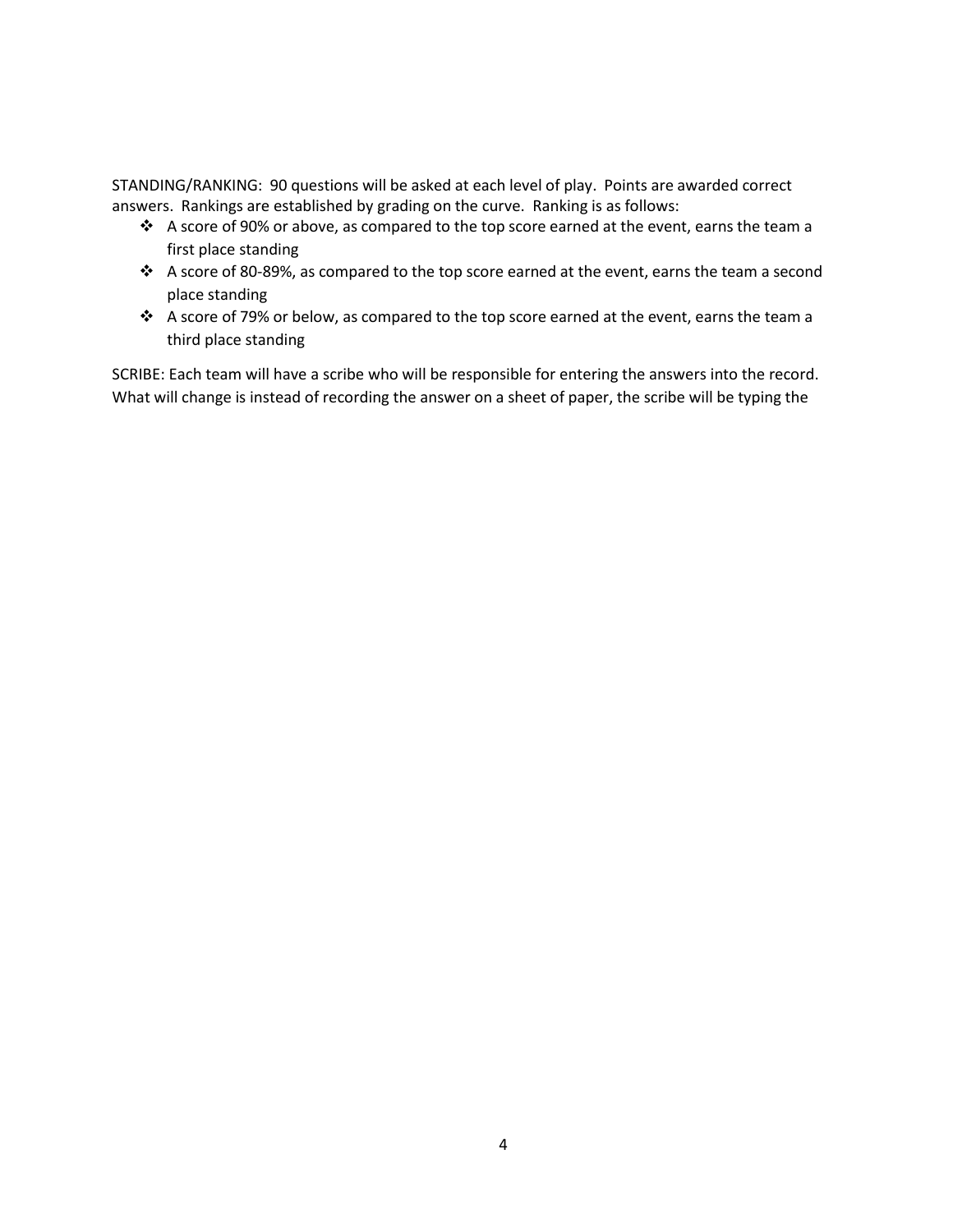answer on [www.Nearpod.com](http://www.nearpod.com/) as a "student." Hence, please have your scribe be familiar with technology and typing.

While on Zoom together with other team members, the scribe will need to open a browser to login to [www.NearPod.com a](http://www.nearpod.com/)s a Student. During the actual event, a code will be provided by the assigned monitor/quizmaster. The scribe will type the name of the team for identification. The scribe will need to share his/her screen with the team on Zoom so that everyone can see the countdown and confirm that the scribe is entering the correct answer.

MONITORS/QUIZMASTERS: Monitors will check the attendance and uniform and see to it that those in the Zoom room are registered PBE participants and their number is no more that 6 Pathfinders. They will also serve as quizmasters by reading each question twice from the screen as shared by the Team Scribe. Using another mobile device, the monitor will connect with the district or conference tech team via WhatsApp for any technical issues.

The monitor will also ensure that the testing is being conducted in a fair manner that is consistent with the Pathfinders remaining Pure, Kind, and True.

Note: The host should disable private chat on Zoom

SCOREKEEPER: Will be responsible in logging the scores of the team using a Google sheet. Link to the Google sheet will be provided by the district coordinator or conference. From the perspective of the Scorekeeper, and with the "Extended," computer display setting, you will see the zoom session of the PBE team on your  $1<sup>st</sup>$  screen and, and with a separate web browser opened to the Google sheet, drag it to your second monitor (2<sup>nd</sup> screen), and in doing so, you will see both the answers of the team and the online scoresheet. This scoresheet should not be shared with the team. As the scorekeeper records the score, he/she may announce, "You got 2 points for question number 45".

EATING DURING THE TEST: There will be no food consumed during the testing period. Each team member may have a water bottle with them during testing, but all snacks or food should be eaten before the testing, during the intermission, or after the testing is complete.

STOPPING FOR BIO‐BREAKS: The testing will not stop to accommodate someone going to restroom. As in normal testing, if a person leaves the testing environment during the first half, they not be allowed to return until intermission. If they leave during the second half, they will be out of the testing for the remainder of the day. Obviously dire medical emergencies will supersede this rule.

SUBSTITUTING WITH AN ALTERNATE: The alternates can only join the team at intermission or at half‐ time. Once the testing begins the team composition will be unchanged until intermission. For the second half, you cannot substitute in a team member at any point. Obviously, dire medical emergencies will supersede this rule.

VIRTUAL ETIQUETTE to be followed by anyone who will be present via virtual media

- ∙ The participant will not engage in any conduct that is disruptive, disrespectful or threatening.
- The participant will not engage in any conduct that creates or interferes with testing operations.
- ∙ The Participant's Camera/video is to be ON at all time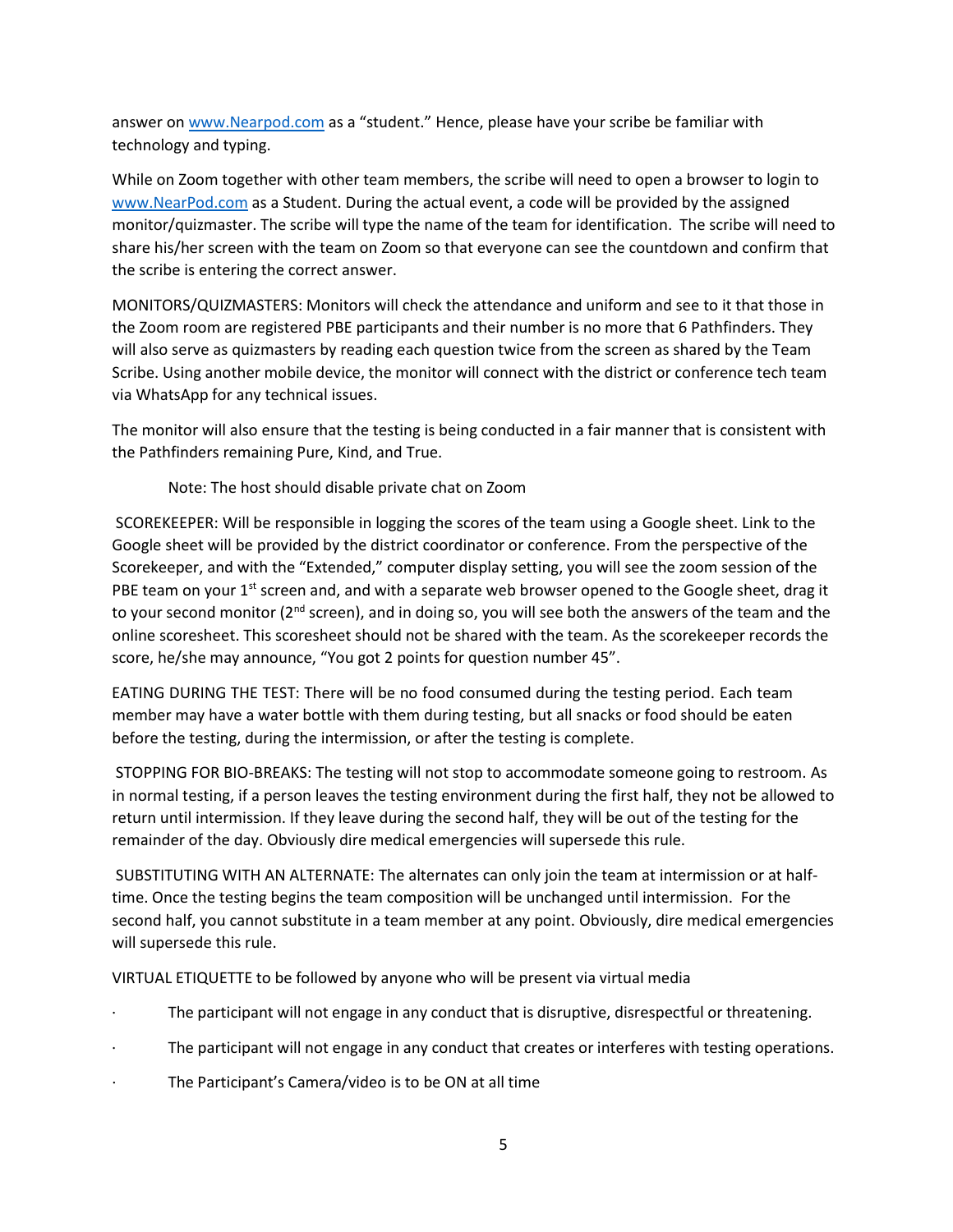**Do not use virtual background,** the participant should be visible in the camera from the waist up at a minimum. In other words, the monitor should be able to ensure that no outside notes or materials are being utilized to answer the questions.

∙ Your microphone should be muted unless they are answering a question. Please remember to unmute before answering the question. The monitors should be watching the screens to check to see if anyone is talking and not being heard. If that occurs the monitor should remind the participant to unmute and restate the answer.

The use or presence of any communication or recording devices, such as phones, watches, tablets, eyewear with any electronic modification is not allowed, except for the device that is used to view testing and to answer.

∙ Even though you are at home, use of bathroom/restroom should be done ahead of testing period and/or during the intermission after the 45th question. If a Pathfinder must, they will need to wait until the second portion of testing. If the Pathfinder leaves during the second portion they must wait until testing is completed before joining their team.

∙ As much as possible connect to the internet via an ethernet cable, as this will provide a better and more stable connection than Wi‐Fi.

∙ Test your camera ahead of time, to ensure that it is working. Ensure you have a backup camera in case it is needed.

∙ Lighting: Do not sit directly in front or beside a bright light source. Adjust, so the team can be seen easily and not shadowy.

- DAY: Find a room with plenty of natural light, but do not sit with a window behind you
- NIGHT: Do not sit with a bright ceiling light of lamp behind you.
- No background noise, music or ambient sounds.

Rules Associated with ALL‐VIRTUAL TEAMS

ALL MEMBERS OF THE TEAM: Shall follow the procedure described in Virtual Etiquette to be followed by anyone who will be present via virtual media

MULTIPLE TEAM MEMBERS ON THE SAME SCREEN: It is understood that at times there will be family members that are on the same team. It is perfectly acceptable for multiple members of the same family who also happen to be on the same team be physically present with each other and virtually present to their team on the same monitor. However, if family members are on different teams, they will each need to have their own connections into the testing and with their team and they should be placed within their home such that one family member's screen volume cannot be heard by the other family

MULTIPLE TEAMS FROM THE SAME CLUB: Please create breakout rooms based on the number of PBE teams from your club. Club's Tech Team or host should make the team scribe and monitor/quizmaster as co‐hosts.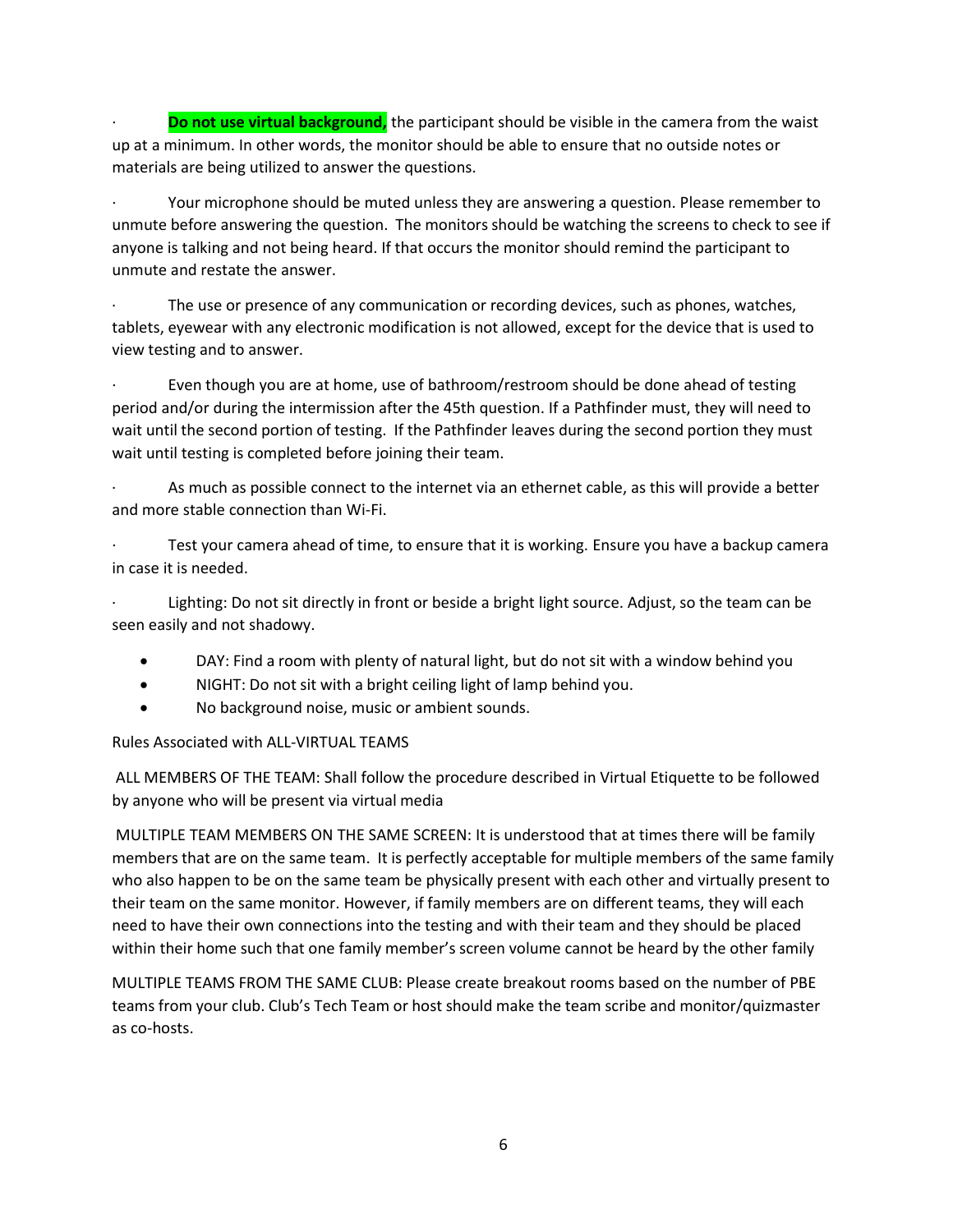# **Instructions for District Coordinators:**

- 1. Promote PBE to all clubs in each district and encourage directors to register their teams with the Ontario Conference no later than January 31, 2022 ‐ [www.ontariopathfinders.ca](http://www.ontariopathfinders.ca/) (Note: The Pathfinder Department will provide the registration list from each district to the DC.)
- 2. Inform clubs of all the available resources and sample tests (English/French) that they can download from the Ontario Pathfinders website.
- 3. Organize your Tech Team to help with the technical aspects of the PBE district event which includes the following:
	- a. Setting up of the Zoom meeting for each district and serving as host and co-hosts for the virtual PBE district event (Feb. 5, 2022 at 3:00‐6:00 pm)
	- b. Send the zoom link to all participating PBE teams including coaches, judges, monitors, graders and staff so everyone can have access to the general sessions (opening and closing ceremonies). Livestream the opening and closing/awarding ceremonies on YouTube (if your Zoom account will not be able to handle a bigger number of participant) so parents and church members can watch as well.
	- c. Sign up for a Nearpod Teacher's account. Upload the official PBE test (to be provided by the conference) to Nearpod's Library and assign somebody from the Tech Tech who will run the test on a Teacher's mode. Copy the Student Code to be emailed (or posted on the WhatsApp group) to all Monitors/Quizmasters, who in turn, will provide it to the team scribe in a private chat. Launch the test by using the LIVE PARTICIPATION option.
	- d. Set up WhatsApp group chat for all monitors/quizmasters and graders as a means to communicate with judges and Tech Team
	- e. Set up the Google Scoresheets for each team. Share or send via email the pre‐assigned scoresheet links to corresponding scorekeepers (list to be provided by the conference). Also, share a link to the lead PBE judge of the Google folder that holds all the scoresheets.
	- f. Host the opening and closing/awarding ceremonies. When all teams are dismissed to go to their respective Zoom meetings for the PBE testing, you may assign judges to a breakout room for privacy while the Tech team remains in the main session room.
- 4. Select at least 4 individuals to serve as PBE Appeal Judges.
	- Each Judge will need the following:
		- ‐ 1 computer with webcam and microphone (headset highly recommended) preferably with 2 computer monitors/screens (a Smart TV can be used as a second screen by connecting it to your laptop computer using an HDMI cable)

‐ Google account with access to the Google Sheet and form to be provided by the district's tech team

5. Prepare the program for the opening and closing ceremonies as follows:

# **Event Preparation by the Event Staff ‐ 2:00 pm**

1. Pray session with staff/tech team

‐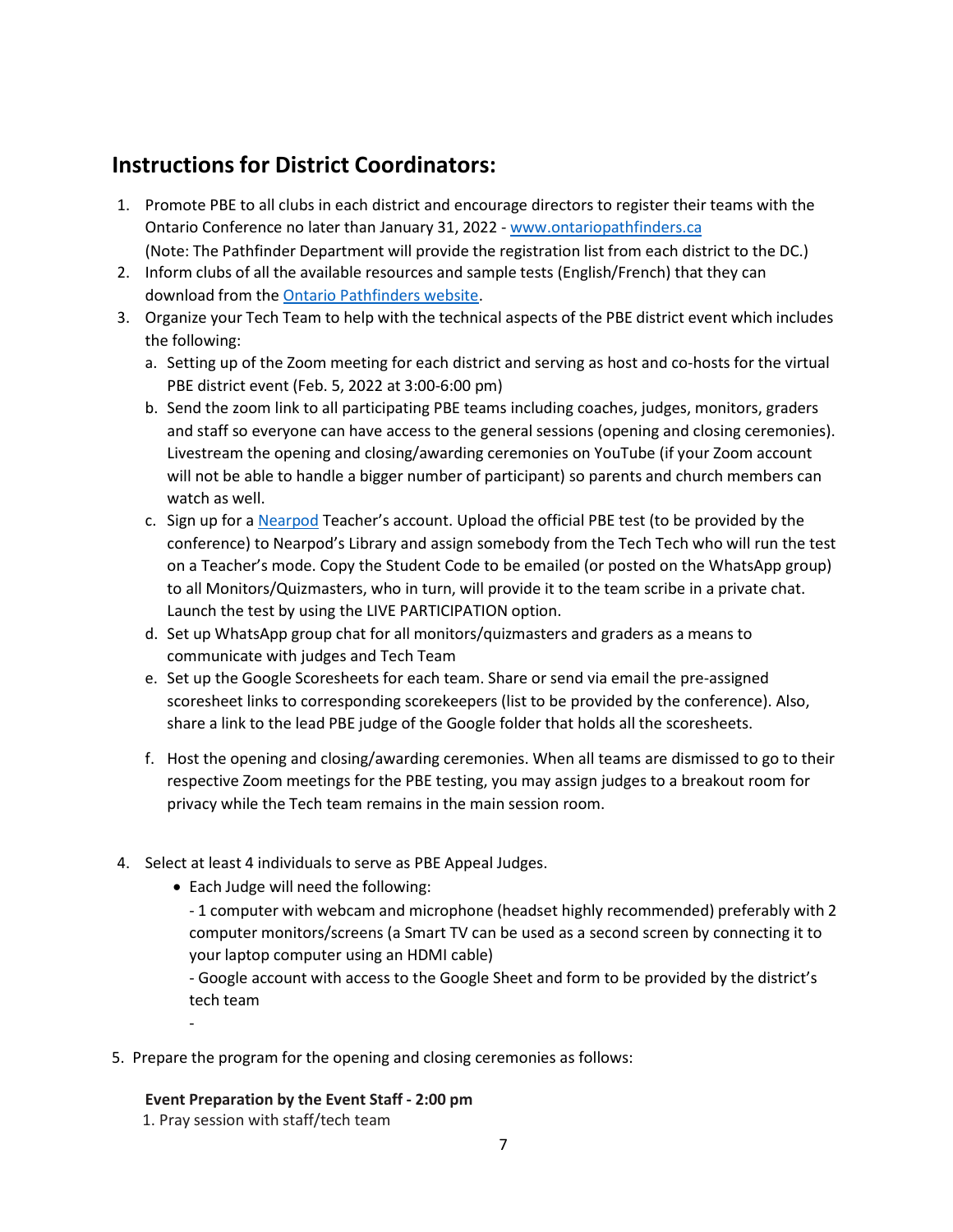- 2. Briefing of all Monitors, Scorekeepers, and judges.
- 3. Check all Zoom settings and review the flow of the program
- 4. Checking of uniform

### **Team Check‐in ‐ 2:30 pm** (Login using the District's Zoom Link)

• The District Coordinator (DC) welcome everyone and introduces the staff and the participating teams.

### **Opening Exercises ‐ 2:35 pm** (parts to be assigned beforehand – if possible, pre‐recorded)

- Prayer
- Pledge and Law
- Pathfinder Song

# **Song Service (Pre‐recorded) ‐ 2:40 pm**

• Two or three songs

# **Instructions ‐ 2:45 pm**

• The DC reviews the PBE rules to be shared on the screen, including the grounds for disqualification and expulsion. Remind also everyone to "Do their honest part" while taking the PBE test.

- Answer questions, if any.
- Offer special prayer for all participants and PBE support staff

• Dismiss everyone and remind them to return using the same Zoom link for the closing ceremonies after the testing.

**Quiz Part 1 ‐ 3:00 pm** (Teams and assigned monitors/scorekeepers to login using the club's Zoom Link)

• Club's Zoom host will make the Monitor/Quizmaster(s) and team scribe(s) as co-hosts. If there are multiple teams from the same club, breakout rooms should be created.

- Monitor/Quizmaster will check attendance of participants. He or she will put those who are not supposed to be there in the waiting (Note: Host should enable "Waiting Room")
- Monitor/Quizmaster will check the WhatsApp group chat and wait for the Nearpod Student Code and the link to the Google form for challenges. Monitor then will provide the code to the scribe and the challenge form link to the assigned team member in the private chat
- Scribe will access Nearpod on student mode and share his/her screen. Instead of typing the name of the scribe, type the name of the club/team.

• If the team feels that the Scorekeeper scored them incorrectly, they may say "Challenge." Then the assigned member of the team will send the challenge to judges using a Google form to be provided at the beginning of the testing

• At the end of the half the Monitor/Quizmaster announces intermission/bio‐break.

### **Intermission ‐ 3:50 pm**

- 10 minutes
- Washroom break/Snack time
- During intermission, a team may choose to replace one of their team members with their designated alternate.

### **Quiz Part 2 ‐ 4:00 pm**

• The second half of the questions are asked.